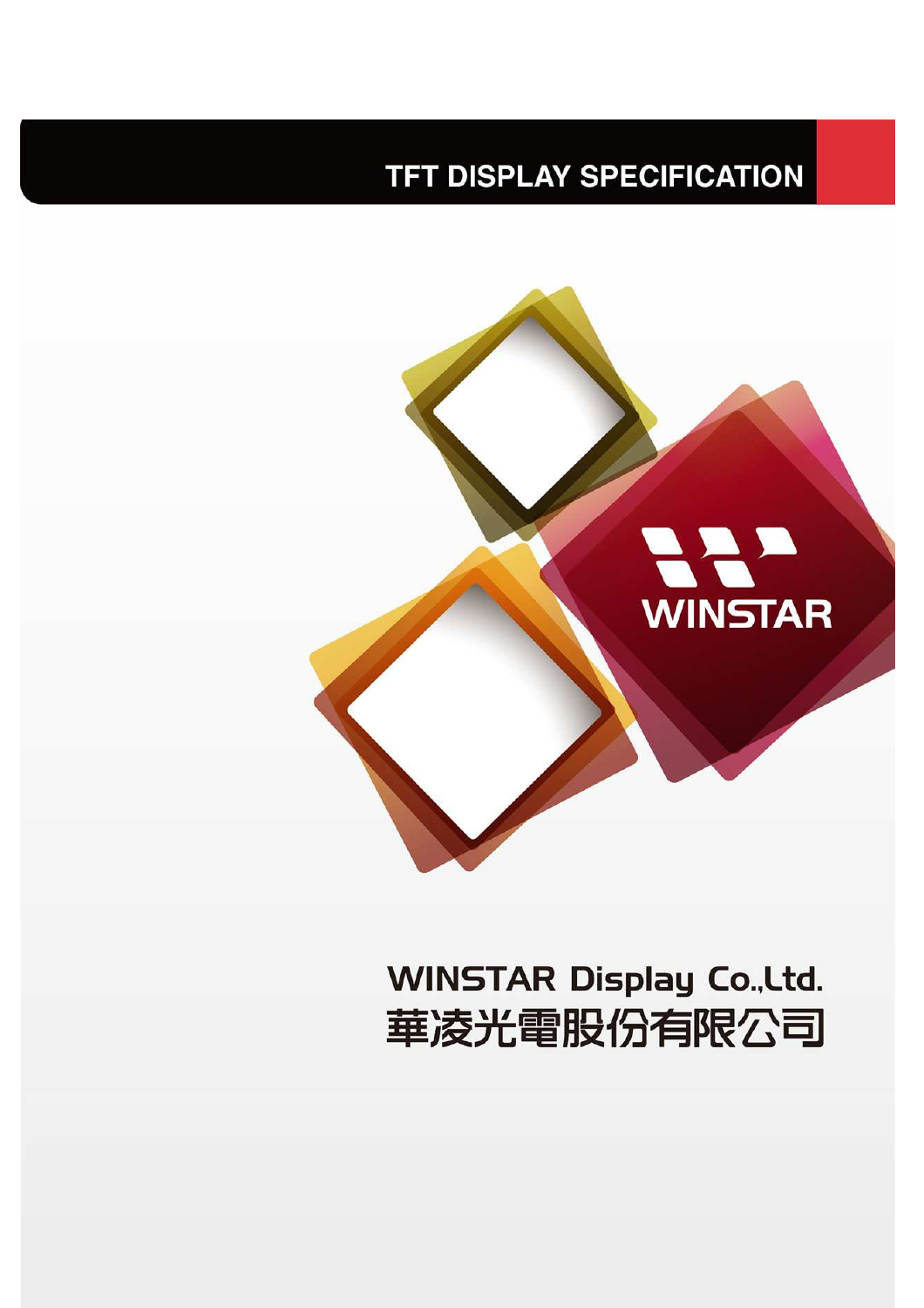



*WEB: https://www.winstar.com.tw E-mail: sales@winstar.com.tw*

#### **SPECIFICATION**

#### **MODULE NO.: WF101JSYAHMNN0#**

## General Specifications

| <b>Item</b>           | <b>Dimension</b>                       | <b>Unit</b> |  |
|-----------------------|----------------------------------------|-------------|--|
| <b>Size</b>           | 10.1                                   | inch        |  |
| Dot Matrix            | 1024 RGB x 600                         | dots        |  |
| Module dimension      | 235(W) x143(H) x 5.05(D)               | mm          |  |
| Active area           | 222.72 (H) x 125.28(V)                 | mm          |  |
| Pixel pitch           | $0.2175(W) \times 0.2088(H)$           | mm          |  |
| LCD type              | TFT, Normally Black, Transmissive      |             |  |
| <b>TFT Interface</b>  | 4-Lanes MIPI                           |             |  |
| Driver IC             | EK79007AD3 + EK73217BCGA or equivalent |             |  |
| <b>Viewing Angle</b>  | 85/85/85/85                            |             |  |
| <b>Aspect Ratio</b>   | 16:9                                   |             |  |
| <b>Backlight Type</b> | <b>LED, Normally White</b>             |             |  |
| <b>Touch Panel</b>    | <b>Without Touch Panel</b>             |             |  |
| Surface               | Anti-Glare                             |             |  |

\*Color tone slight changed by temperature and driving voltage.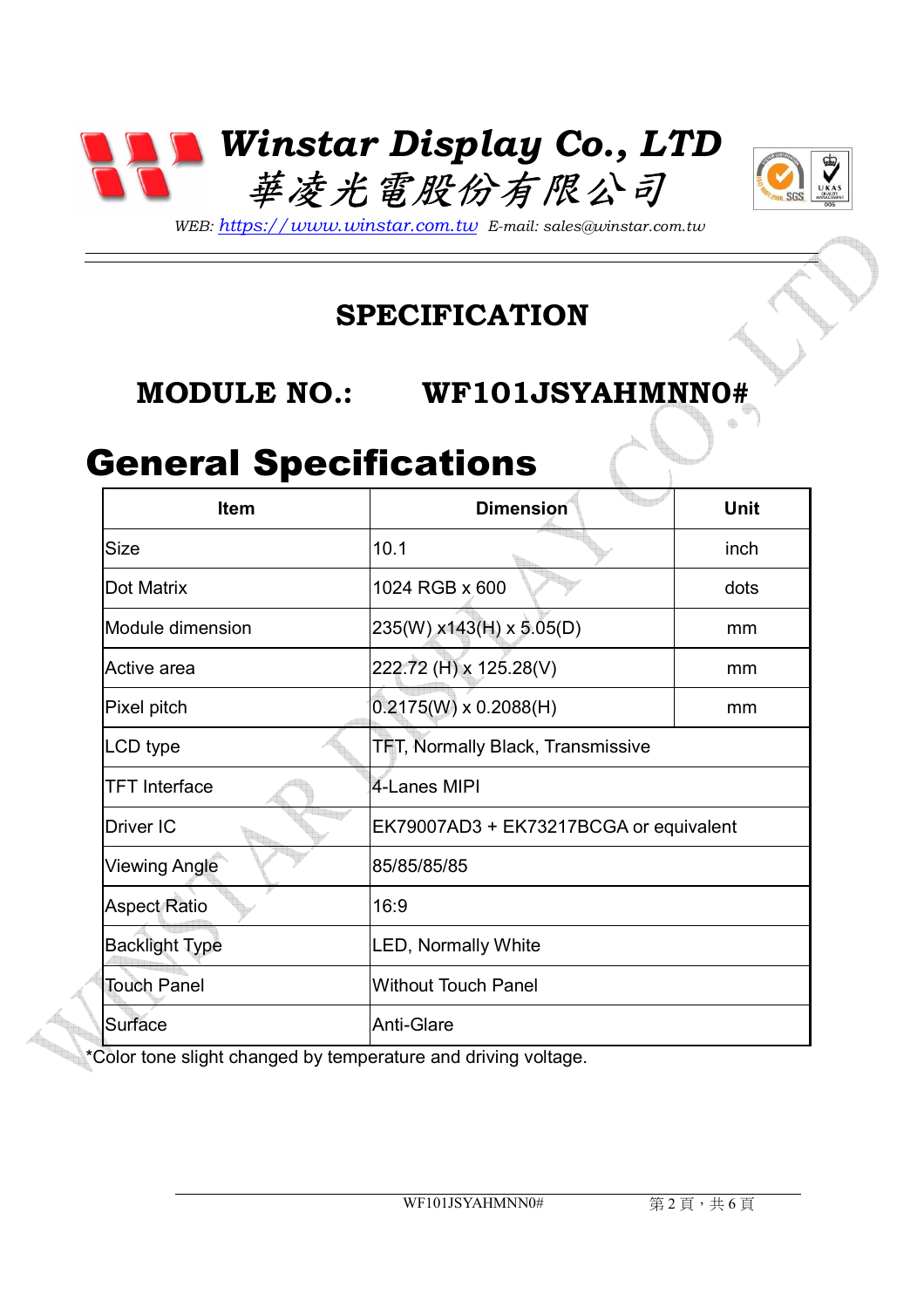# Absolute Maximum Ratings

| <b>Item</b>                  | Symbol | Min   | <b>Typ</b> | <b>Max</b> | <b>Unit</b> |
|------------------------------|--------|-------|------------|------------|-------------|
| <b>Operating Temperature</b> | TOP    | $-20$ |            | $+70$      | $\sim$      |
| Storage Temperature          | TST    | $-30$ |            | $+80$      | $\sim$      |

## Electrical Characteristics

| Typical Operation Conditions (At Ta = 25 °C,) |             |         |         |        |             |
|-----------------------------------------------|-------------|---------|---------|--------|-------------|
| <b>Item</b>                                   | Symbol      | Min.    | Typ.    | Max.   | <b>Unit</b> |
| Digital Power Supply Voltage For LCD          | <b>VDD</b>  | 1.71    | 1.8     | 1.89   |             |
| Analog Power Supply Voltage                   | <b>AVDD</b> | 9.89    | 10.2    | 10.5   |             |
| Gate On Power Supply Voltage                  | <b>VGH</b>  | 19.4    | 20.0    | 20.6   |             |
| Gate Off Power Supply Voltage                 | <b>VGL</b>  | $-10.3$ | $-10.0$ | $-9.7$ |             |
| <b>Common Power Supply Voltage</b>            | VCOMI       | 4.0     | 4.3     | 4.6    |             |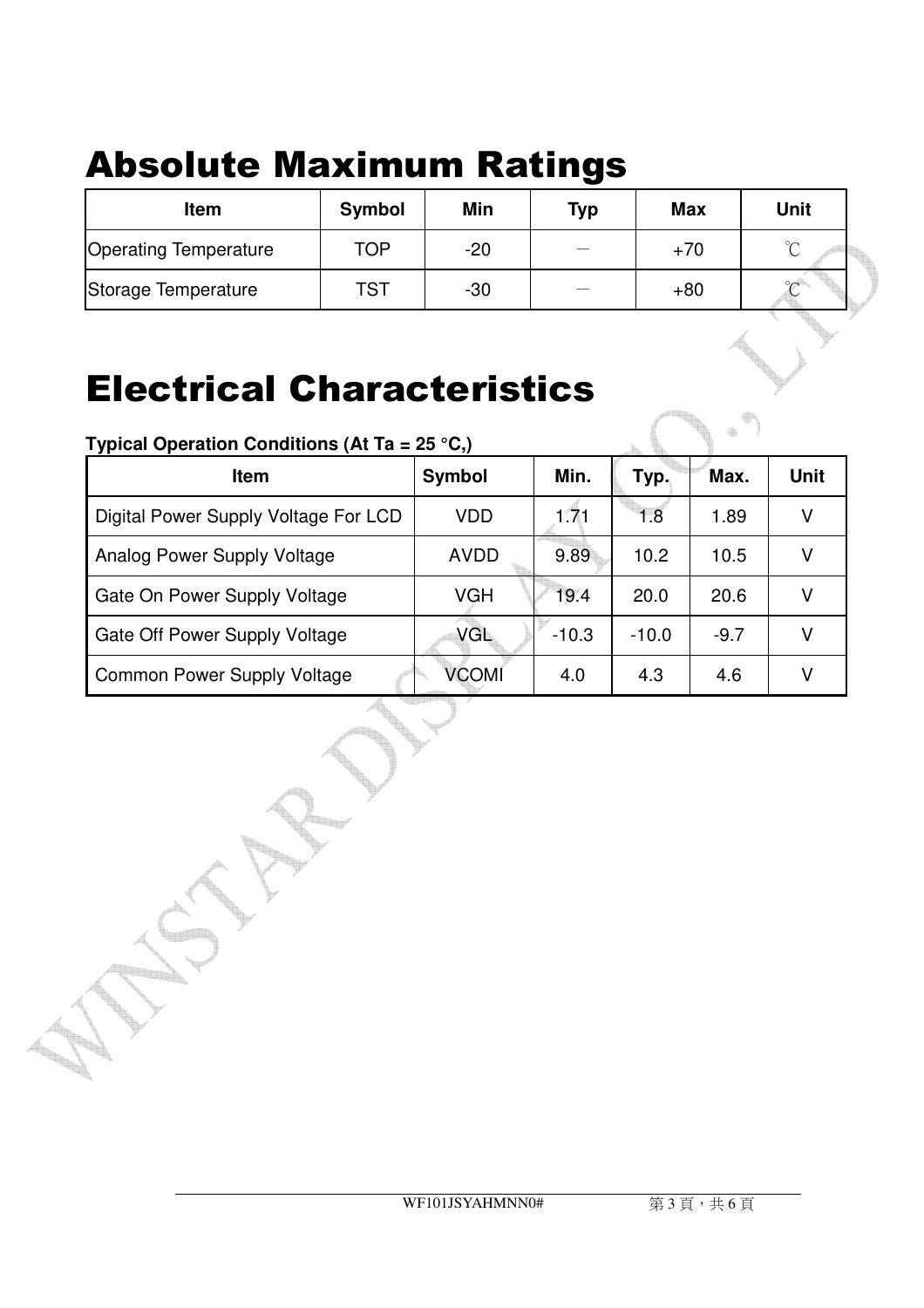## Interface

#### **1. TFT LCD MODULE**

| Pin No.        | Symbol           | <b>Description</b>                                                                                                                                                                                                                                                                          |
|----------------|------------------|---------------------------------------------------------------------------------------------------------------------------------------------------------------------------------------------------------------------------------------------------------------------------------------------|
| 1              | VLED+            | <b>LED Anode</b>                                                                                                                                                                                                                                                                            |
| $\overline{2}$ | VLED+            | <b>LED Anode</b>                                                                                                                                                                                                                                                                            |
| 3              | <b>VGH</b>       | Positive power for TFT                                                                                                                                                                                                                                                                      |
| 4              | <b>VGL</b>       | Negative power for TFT                                                                                                                                                                                                                                                                      |
| 5              | <b>UPDN</b>      | Gate up or down scan control.<br>UPDN = "L", STV2 output vertical start pulse and UD pin output<br>logical "L" to Gate driver. (default)<br>$UPDN = "H", STV1$ output vertical start pulse and UD pin output<br>logical "H" to Gate driver                                                  |
| 6              | <b>SHLR</b>      | Source right or left sequence control.<br>SHLR = $L^{\prime\prime}$ , shift left: last data = $S1 \leftarrow S2 \leftarrow S3$ $\leftarrow$ S1536 = first<br>data.<br>SHLR = "H", shift right: first data = $S1 \rightarrow S2 \rightarrow S3$ $\rightarrow S1536$ = last<br>data.(default) |
| $\overline{7}$ | VLED-            | <b>LED Cathode</b>                                                                                                                                                                                                                                                                          |
| 8              | VLED-            | <b>LED Cathode</b>                                                                                                                                                                                                                                                                          |
| 9              | <b>AVDD</b>      | Analog power                                                                                                                                                                                                                                                                                |
| 10             | <b>GND</b>       | Digital ground                                                                                                                                                                                                                                                                              |
| 11             | D <sub>3</sub> P | MIPI data input.                                                                                                                                                                                                                                                                            |
| 12             | D <sub>3</sub> N | MIPI data input.                                                                                                                                                                                                                                                                            |
| 13             | <b>GND</b>       | Digital ground                                                                                                                                                                                                                                                                              |
| 14             | D <sub>2</sub> P | MIPI data input.                                                                                                                                                                                                                                                                            |
| 15             | D <sub>2</sub> N | MIPI data input.                                                                                                                                                                                                                                                                            |
| 16             | <b>GND</b>       | Digital ground                                                                                                                                                                                                                                                                              |
| 17             | <b>CLKP</b>      | MIPI clock input                                                                                                                                                                                                                                                                            |
| 18             | <b>CLKN</b>      | MIPI clock input                                                                                                                                                                                                                                                                            |
| 19             | <b>GND</b>       | Digital ground                                                                                                                                                                                                                                                                              |
| 20             | D <sub>1</sub> P | MIPI data input.                                                                                                                                                                                                                                                                            |
| 21             | D <sub>1</sub> N | MIPI data input.                                                                                                                                                                                                                                                                            |
| 22             | <b>GND</b>       | Digital ground                                                                                                                                                                                                                                                                              |
| 23             | D <sub>0</sub> P | MIPI data input.                                                                                                                                                                                                                                                                            |
| 24             | <b>DON</b>       | MIPI data input.                                                                                                                                                                                                                                                                            |
| 25             | <b>GND</b>       | Digital ground                                                                                                                                                                                                                                                                              |
|                |                  |                                                                                                                                                                                                                                                                                             |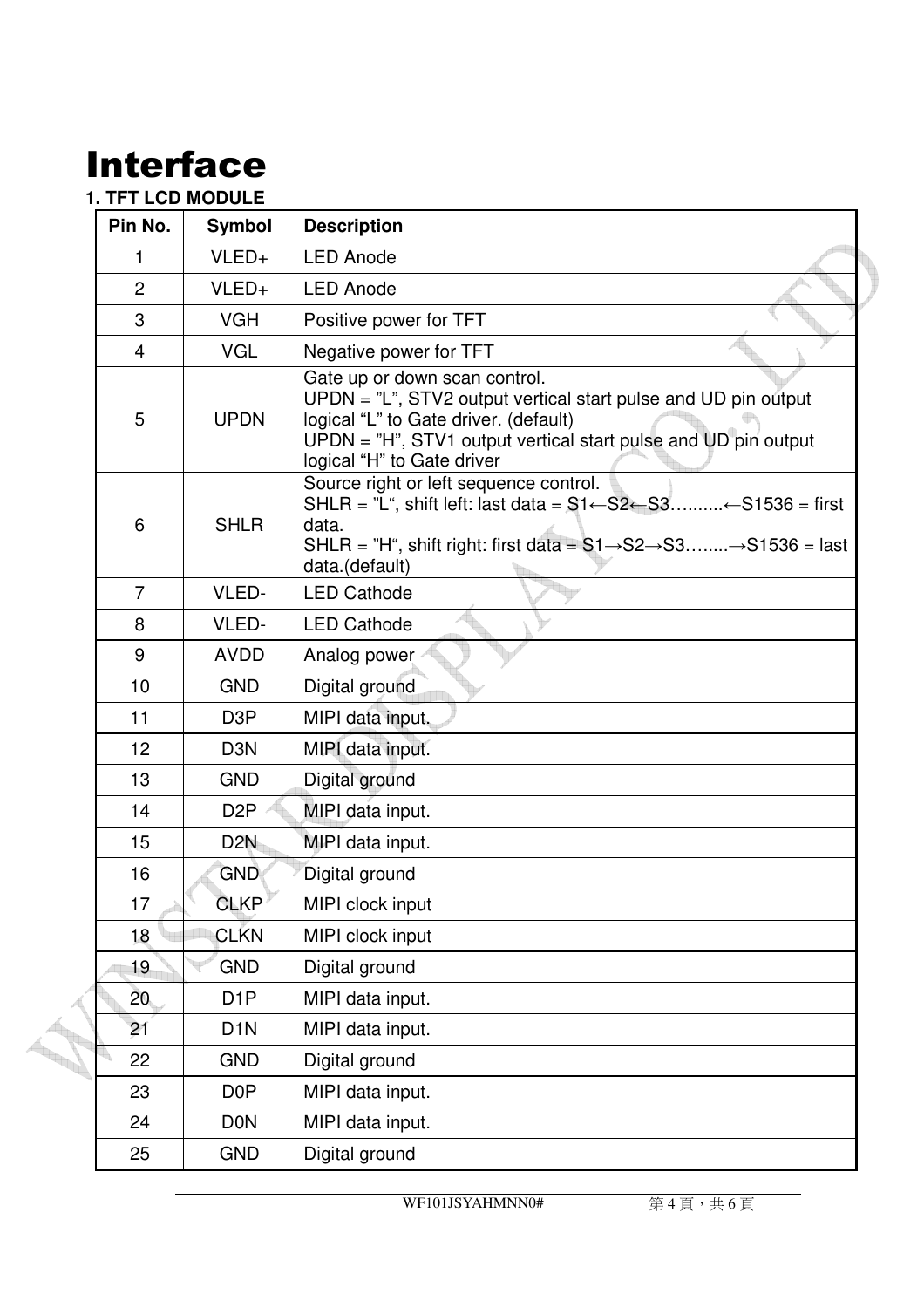| 26 | <b>STBYB</b>      | Standby mode.<br>$STBYB = "H", normal operation(default)$<br>$STBYB = "L",$ timing controller, source driver will turn off, all output<br>are GND. |
|----|-------------------|----------------------------------------------------------------------------------------------------------------------------------------------------|
| 27 | <b>RESET</b>      | Global reset pin. Active Low to enter Reset State. Normally pull<br>high. Connecting with an RC reset circuit for stability.                       |
| 28 | <b>VDD (1.8V)</b> | Digital power                                                                                                                                      |
| 29 | <b>VDD (1.8V)</b> | Digital power                                                                                                                                      |
| 30 | <b>VCOMI</b>      | Common voltage                                                                                                                                     |

<u> Till</u>

♦  $\oplus$